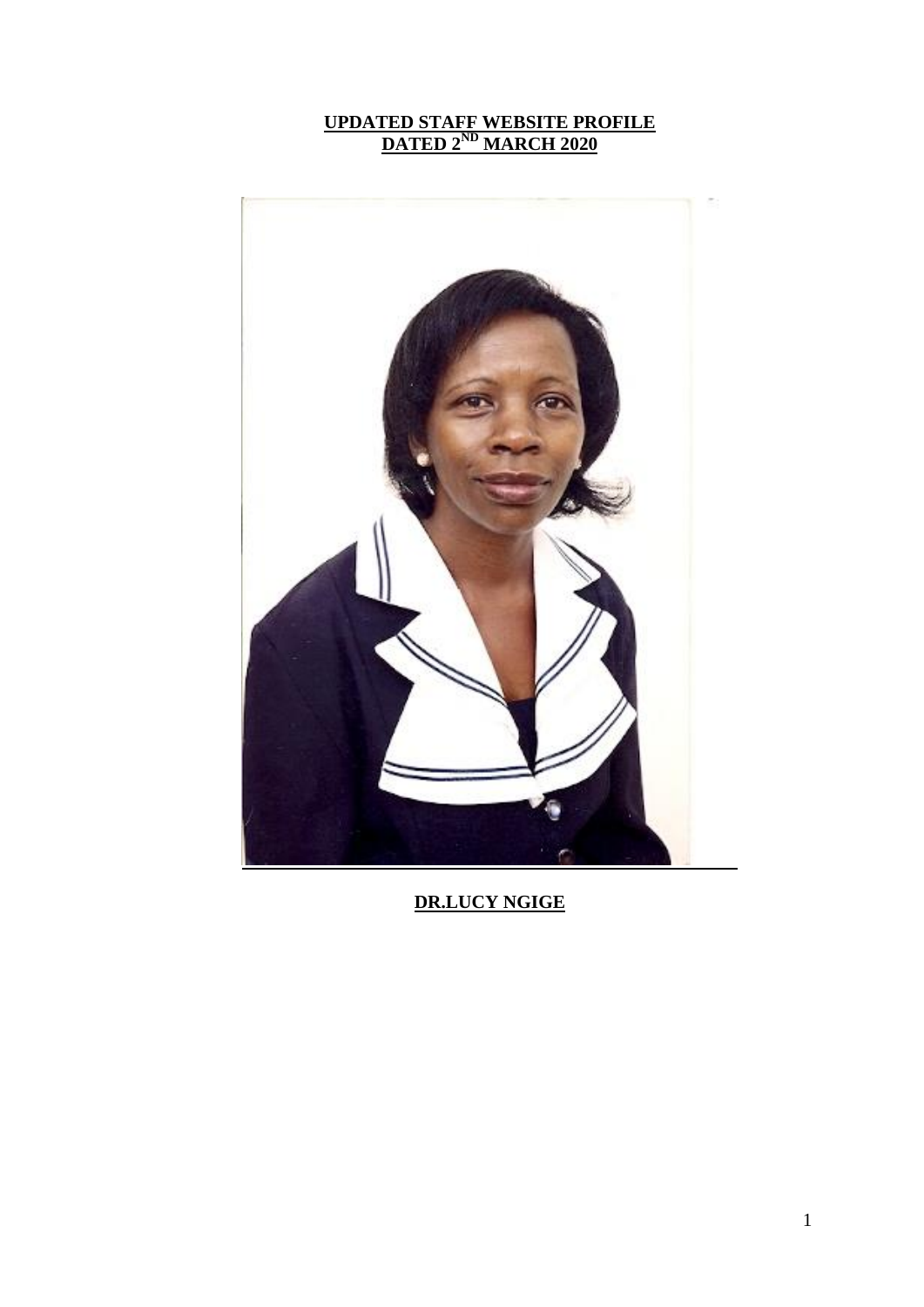#### **UPDATED STAFF WEBSITE PROFILE DATED 2 ND MARCH 2020**

| Dr. Lucy W. Ngige, (PhD, MA, B.Ed.)              |
|--------------------------------------------------|
| Senior Lecturer                                  |
| Human Development                                |
| Kenyatta University                              |
| School of Public Health & Applied Human Sciences |
| P.O. Box 43844 Nairobi 0100 Kenya                |
| [254]-020 8710901-19 Cisco 3771/3772 (office)    |
| ngige.lucy@ku.ac.ke                              |
|                                                  |

### **RESEARCH AND PUBLICATIONS**

#### **ARTICLES IN REFEREED JOURNALS**

- 1. **Ngige, L.W**. & Co-Authors. (2020). Social Cultural Barriers to Prevention of HIV and AIDS among HIV-Sero Positive Adults in Kenya. *Journal of Humanities and Cultural Studies*. Vol. 2, Issue 1, pp 1-19.
- 2. **Ngige, L.W**. & Co-Authors. (2018). Perspectives of orphans and vulnerable children towards charitable children's institutions of care. *International Journal of Social Sciences and Humanities Research,* Vol. 6, Issue 3, pp.307-316. ISSN: 2348-3164 (Online); ISSN 2348-3156 (Print). [www.researchpublish.com](http://www.researchpublish.com/)
- 3. **Ngige, L.W**. & Co-Authors. (2017). Determinants of livelihood outcome differentials among urban youth in Nairobi, Kenya. *Research on Humanities and Social Sciences,* Vol. 7, No. 13, pp.1-13. ISSN: 2224-5766 (Print); ISSN: 2225-0484 (Online). [www.iiste.org](http://www.iiste.org/)
- 4. **Ngige, L.W**. & Co-Authors. (2017). Forms and prevalence of intimate partner violence experienced by women survivors in shelter homes in Kenya. *International Journal of Humanities and Social Science Vol. 7, No. 3;* pp 170-182. ISSN; 2220-8488 (Print); ISSN: 2221-0989 (Online). [www.ijhssnet.com](http://www.ijhssnet.com/)
- 5. **Ngige, L.W**. & Co-Authors. (2016). Analysis of infrastructural support and trainer attributes in Technical, Vocational Education and training Institutions (TVET) in Kenya. *Africa Journal of Technical and Vocational Education and Training.* Vol. 1 No. 1 pp. 41-53 (AfriTVET). ISSN (Online): 2518-2722. ISSN (Print): 2413-984X. [afritvetjournal@rvti.ac.ke](mailto:afritvetjournal@rvti.ac.ke)
- 6. **Ngige, L.W**. & Co-Authors. (2016). Effects of Service quality on customer satisfaction in 4- and 5-Star Hotels in Nairobi, Kenya. *International Journal of Novel research in Marketing Management and Economics. Vol. 3, Issue 3, pp.7-13.* ISSN: 2394-7322. [www.noveltyjournal.com](http://www.noveltyjournal.com/)
- 7. **Ngige, L.W**. & Co-Authors. (2015). Nature and extent of HIV self-disclosure by seropositive adults in HIV Support groups in Nairobi, Kenya. *Research on Humanities and Social Sciences.* Vol. 5, No. 16, pp.87-96. ISSN: 2394-7322. [www.noveltyjournal.com](http://www.noveltyjournal.com/)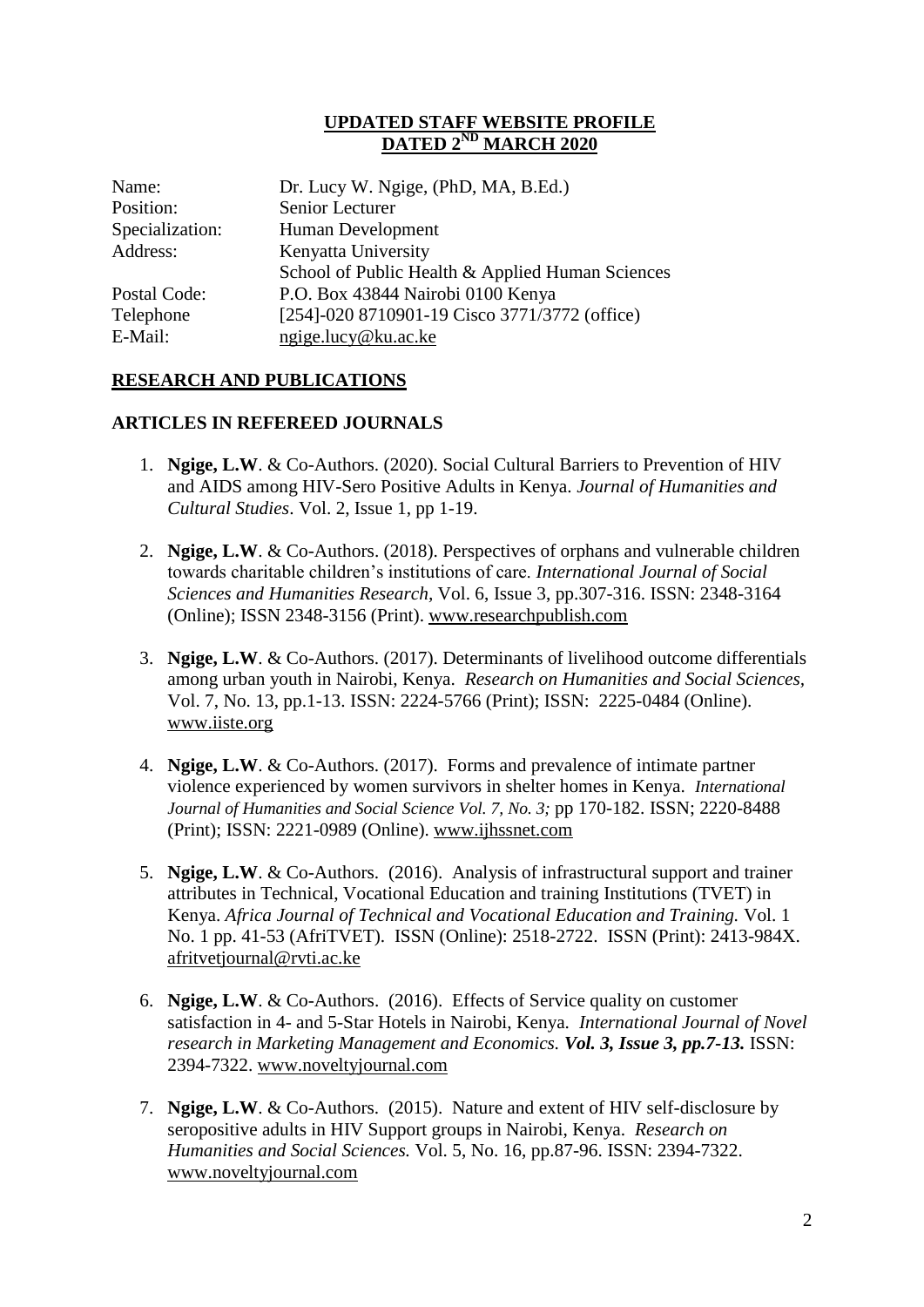- 8. **Ngige, L.W**. & Co-Authors. (2015). Assessing the relationship between pre-service training, work experience and job performance among hotel employees in four-and five-Star Hotels in Nairobi, Kenya. *International Journal of Novel research in Marketing Management and Economics.* Vol. 2, Issue 3, pp.68-80. ISSN: (Print) 2224-5766; ISSN: (Online) 2225-0484. [www.iiste.org](http://www.iiste.org/)
- 9. **Ngige, L.W**. & Co-Authors. (2015). Factors associated with reproductive behavior of low-income mothers in Kiandutu Slum in Thika Municipality, Kenya. *Asian Social Science*. Vol. 11, No. 24, pp.350-356*.* ISSN: (Print) 1911-2017; ISSN: (Online) 1911-2015.
- 10. **Ngige, L.W**. & Co-Authors. (2012). Factors predisposing women to intimate partner violence in Kenya. *International Journal of Academic Research Reflector (IJARR)*. Electronic ISSN: 2277-7342. [www.ijarr.com](http://www.ijarr.com/)
- 11. **Ngige, L.W**. & Co-Authors. (2011). Factors associated with cohabitation among university students in Nairobi, Kenya. *Revista de Investigacion Social*. Volume VI No. 9: 109-136. ISSN: en tramite (folio numero 295/08). www.iis.unam.mx.
- 12. **Ngige, L.W**. & Co-Authors. (2007). Family strengths and challenges in Kenya. *Marriage and Family Review.* Vol. 41, No. 1/2, pp. 47-70. Print ISSN: 0149-4929. Electronic ISSN: 1540-9635. [www.mfr.haworthpress.com.](http://www.mfr.haworthpress.com/)
- 13. **Ngige, L.W.** & Vaines, E. (1992). A family perspective on everyday life. In Vaines, E., Badir, D. & Kieren, D. (Eds.). *People and Practice: International Issues for Home Economists.* University of British Columbia, Vancouver, Canada: PIPHE Series. VOL. 3: No. 2, pp. 7-15.
- 14. **Ngige, L.W**. (1988). *Home Computers: Implications for computerized living on families and home economics*. Published by Kenyatta University Bureau of Educational Research, Paper Number 20177.

### **ARTICLES IN CONFERENCE PROCEEDINGS**

- 1. Wandaka, I.W. & **Ngige, L.W.** (2018). Entrepreneurial fashion practices and marketing strategies adopted by women designers in the textile and apparel small scale industries in Nairobi, Kenya. In Rudi de Lange (Ed.). *The Arts and Indigenous Knowledge Systems in Modern Africa.* **Tshwane University of** Technology, Pretoria, South Africa.
- 2. Wandaka, I.W. & **Ngige, L.W**. (2018). Propensity of entrepreneurship in indigenous knowledge systems to create jobs: a case of textiles and fashion design women entrepreneurs in the Kenyan informal sector. In Rudi de Lange (Ed.). *The Arts and Indigenous Knowledge Systems in Modern Africa.* **Tshwane University of** Technology, Pretoria, South Africa.
- 3. Kamau, V.N., Tumuti, D.W., **Ngige, L.W.** & Wandaka, I.W. (2016). *Assessment of the adoption of computer aided design technology in the training of clothing, textiles*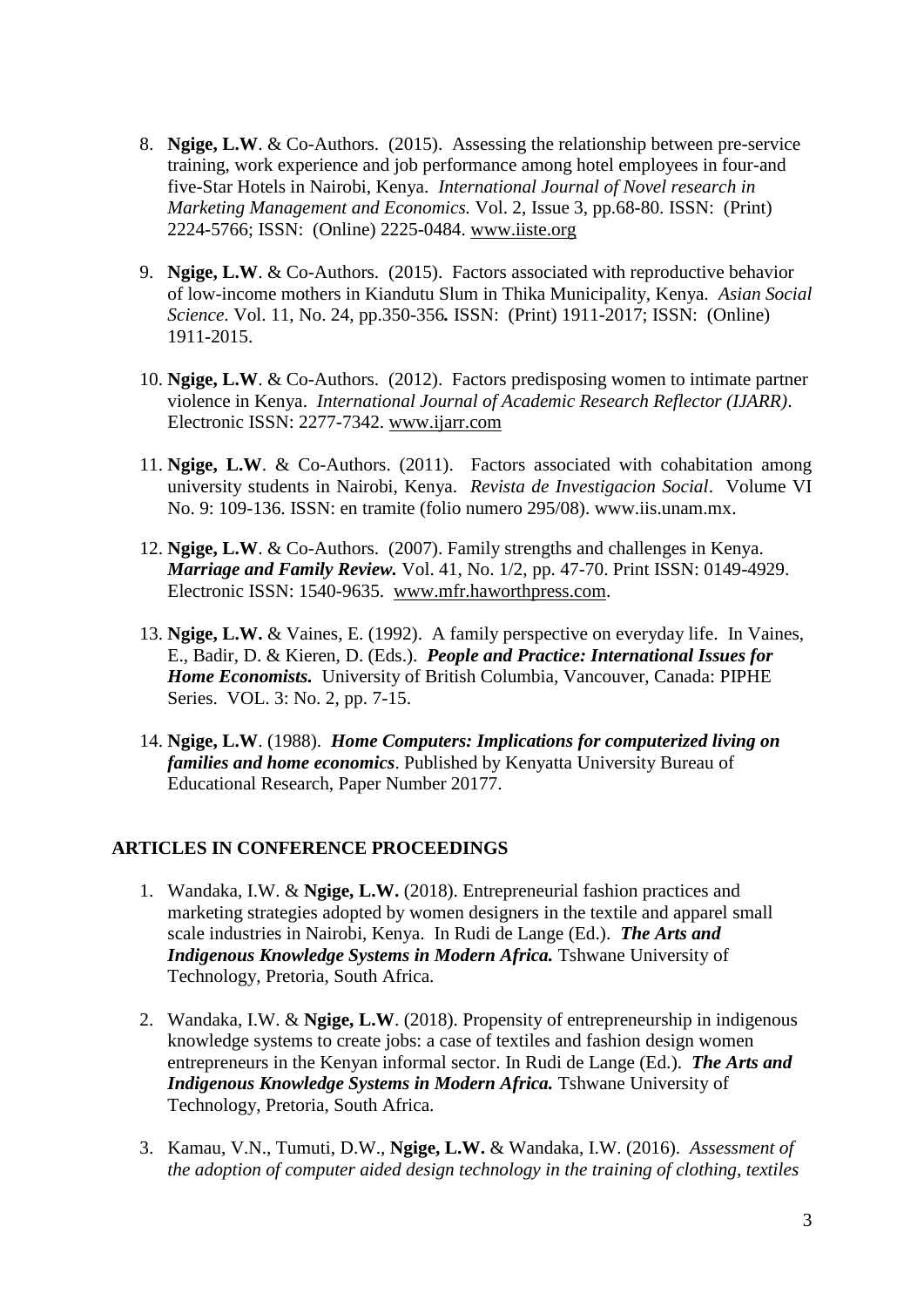*and apparel courses in selected public universities in Kenya*. Conference proceedings published by the 5<sup>th</sup> International Conference on Cotton, Textile and Apparel Value Chain in Africa (CTA-2016) held at Bahir Dar University, Ethiopia on June 3<sup>rd</sup> to 4<sup>th</sup> 2016.

- *4.* Orangi, A.K., Wandaka, I.W. & **Ngige, L.W.** (2015). *Assessment of infrastructure for training of clothing, textiles and apparel courses in technical institutions in Kenya.* Conference proceedings published by The International Conference on Technical Education held at the Rift Valley Technical Training Institute (RVTTI), Nakuru, Kenya on  $26<sup>th</sup>$  May 2015.
- 5. Orangi, A.K., Wandaka, I.W. & **Ngige, L.W.** (2015). *Analysis of trainer attributes in Technical, Industrial, Vocational and Entrepreneurship Training (TIVET) Institutions in Kenya.* Conference proceedings published by the 4<sup>th</sup> International Conference on Cotton, Textile and Apparel Value Chain in Africa (CTA-2015) held at Bahir Dar University, Ethiopia on May  $1<sup>st</sup>$  to  $2<sup>nd</sup>$  2015.
- 6. **Ngige, L.W.** & Mbito, M. (2008). Kenyan adolescents' perceptions of parental guidance and autonomy granting on self-esteem. Conference proceedings published by American Society on Adolescence Twelfth Biennial Conference held at the Hilton Chicago, USA on  $6^{th}$ -9<sup>th</sup> March, 2008.
- 7. **Ngige, L.W.** & Njue, J. R. (2007). Dimensions of durable marriages in Kenya: Perspectives from husbands and wives. Conference proceedings published by American National Council of Family Relations  $69<sup>th</sup>$  Annual Conference held at the Pittsburg Hilton Hotel, USA on  $7<sup>th</sup>$ -10<sup>th</sup> November, 2007.
- 8. **Ngige, L.W.** & Mbito, M. (2004). Adolescent social competence in Sub-Sahara Africa: adolescents' perceptions. Conference proceedings published by American National Council of Family Relations 66<sup>th</sup> Annual Conference held at the Rosen Centre Hotel, Orlando, Florida, USA on 17<sup>th</sup>-20<sup>th</sup> November, 2004.
- 9. **Ngige, L.W.** (2004). War and family survival in Southern Sudan: International perspectives on family resilience and challenges. Conference proceedings published by the American National Council of Family Relations 66<sup>th</sup> Annual Conference held at the Rosen Centre Hotel, Orlando, Florida, USA on 17<sup>th</sup>-20<sup>th</sup> November, 2004.

# **BOOK CHAPTERS**

- 1. Wandaka, I.W. & **Ngige, L.W.** (2018). Entrepreneurial fashion practices and marketing strategies adopted by women designers in the textile and apparel small scale industries in Nairobi, Kenya. In Rudi de Lange, Ingrid Stevens, Runette Kruger & Mzo Sirayi (Eds.). *The Arts and Indigenous Knowledge Systems in Modern Africa.* Newcastle, United Kingdom: Cambridge Scholars Publishing, pp 317-352. ISBN: (13) 978-1-5275-0767-8 [www.cambridgescholars.com.](http://www.cambridgescholars.com/)
- 2. Wandaka, I.W. & **Ngige, L.W**. (2018). Propensity of entrepreneurship in indigenous knowledge systems to create jobs: a case of textiles and fashion design women entrepreneurs in the Kenyan informal sector. In Rudi de Lange, Ingrid Stevens, Runette Kruger & Mzo Sirayi (Eds.). *The Arts and Indigenous Knowledge Systems*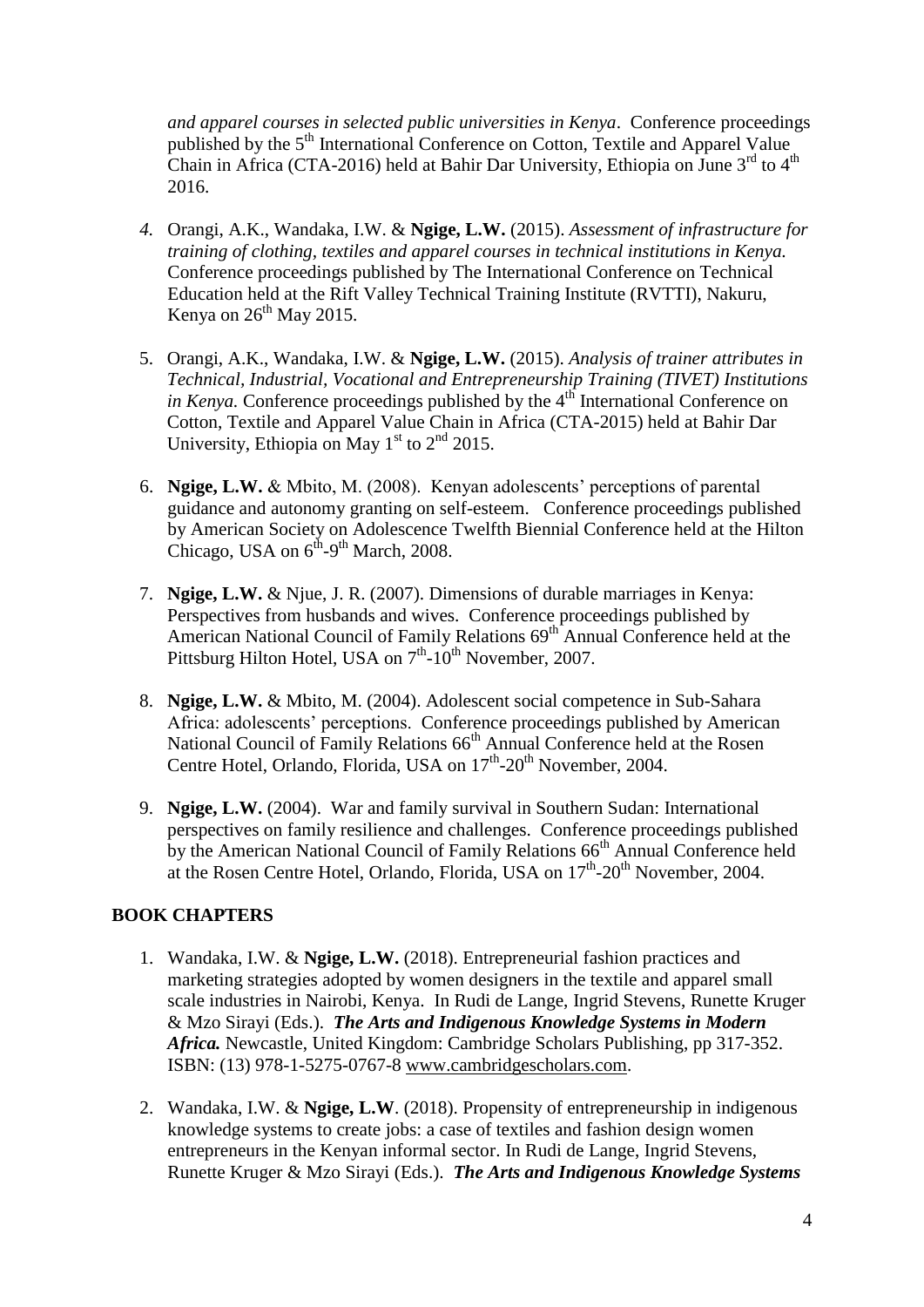*in Modern Africa.* Newcastle, United Kingdom: Cambridge Scholars Publishing, pp 317-352. ISBN: (13) 978-1-5275-0767-8 [www.cambridgescholars.com.](http://www.cambridgescholars.com/)

- 3. **Ngige, L.W.,** Ondigi, A.N. & Wilson, S.M. (2008). Family Diversity in Kenya. In C.B. Hennon & S.M. Wilson (Eds.). F*amilies in a global context.* New York: Routledge. pp 207-231. ISBN: 978-0-7890-2708-5 www.routledge.com.
- 4. Njue, J.R. M., Rombo, D.O. & **Ngige, L.W.** (2007). Family strengths and challenges in Kenya. In J. Defrain & S.M. Assay (Eds). *Strong families around the world: Strengths-based research and perspectives.* New York: Haworth. pp. 47-70. ISBN: 978-0-7890-3603-2. www.HaworthPress.com.
- 5. Wilson, S.M. & **Ngige, L.W.** (2006). Families in Sub-Sahara Africa. In B.B. Ingoldsby & S.D. Smith (Eds.). *Families in global and multicultural perspective.* (pp. 247-273). Thousand Oaks, CA: Sage. ISBN: 0-7619-2819-7. www.sagepublications.com
- 6. Wilson, S.M., **Ngige, L.W.** & Trollinger, L.J. (2003). Connecting Generations: Kamba and Maasai paths to marriage in Kenya. In R.R. Hamon & B.B. Ingolsby (Eds.). *Mate selection across cultures.* (pp. 95-118). Thousand Oaks, CA: Sage. ISBN: 0-7619-2592-9. [www.sagepublications.com](http://www.sagepublications.com/)
- 7. **Ngige, L.W.** (1995). Intra-household resource allocation, decision making and child nutritional status in Rural Thika, Kenya. In J.G. Gitobu & E.C. Murray (Eds.). *Home Economics Research in Kenya*. (pp. 7-18). CIDA/University of Alberta, Canada.

# **CONFERENCE PROCEEDINGS**

## **PRESENTATION OF PAPERS AT ACADEMIC AND PROFESSIONAL CONFERENCES**

 Presented a research paper entitled: *The Influence of Household Characteristics on Urban Youth Livelihood Outcomes in Nairobi, Kenya"* at the 5<sup>th</sup> Humboldt Conference (DAAD) held at Sportsman's Arms Hotel in Nanyuki, Kenya from  $19<sup>th</sup>$  to  $21<sup>st</sup>$  June, 2018.

 Presented a research paper entitled: *Assessment of the adoption of computer aided design technology in the training of clothing, textiles and apparel courses in selected public universities in Kenya* at the 5<sup>th</sup> International Conference on Cotton, Textile and Apparel Value Chain in Africa (CTA-2016) held at Bahir Dar University, Ethiopia on June 3<sup>rd</sup> to 4<sup>th</sup> 2016.

 Presented a research paper entitled: *Assessment of infrastructure for training of clothing, textiles and apparel courses in technical institutions in Kenya* at the International Conference on Technical Education held at the Rift Valley Technical Training Institute (RVTTI), Nakuru, Kenya on  $26<sup>th</sup>$  May 2015.

 Presented a research paper entitled: *Analysis of trainer attributes in Technical, Industrial, Vocational and Entrepreneurship Training (TIVET) Institutions in Kenya* at the 4<sup>th</sup> International Conference on Cotton, Textile and Apparel Value Chain in Africa (CTA-2015) held at Bahir Dar University, Ethiopia on May 1<sup>st</sup> to 2<sup>nd</sup> 2015.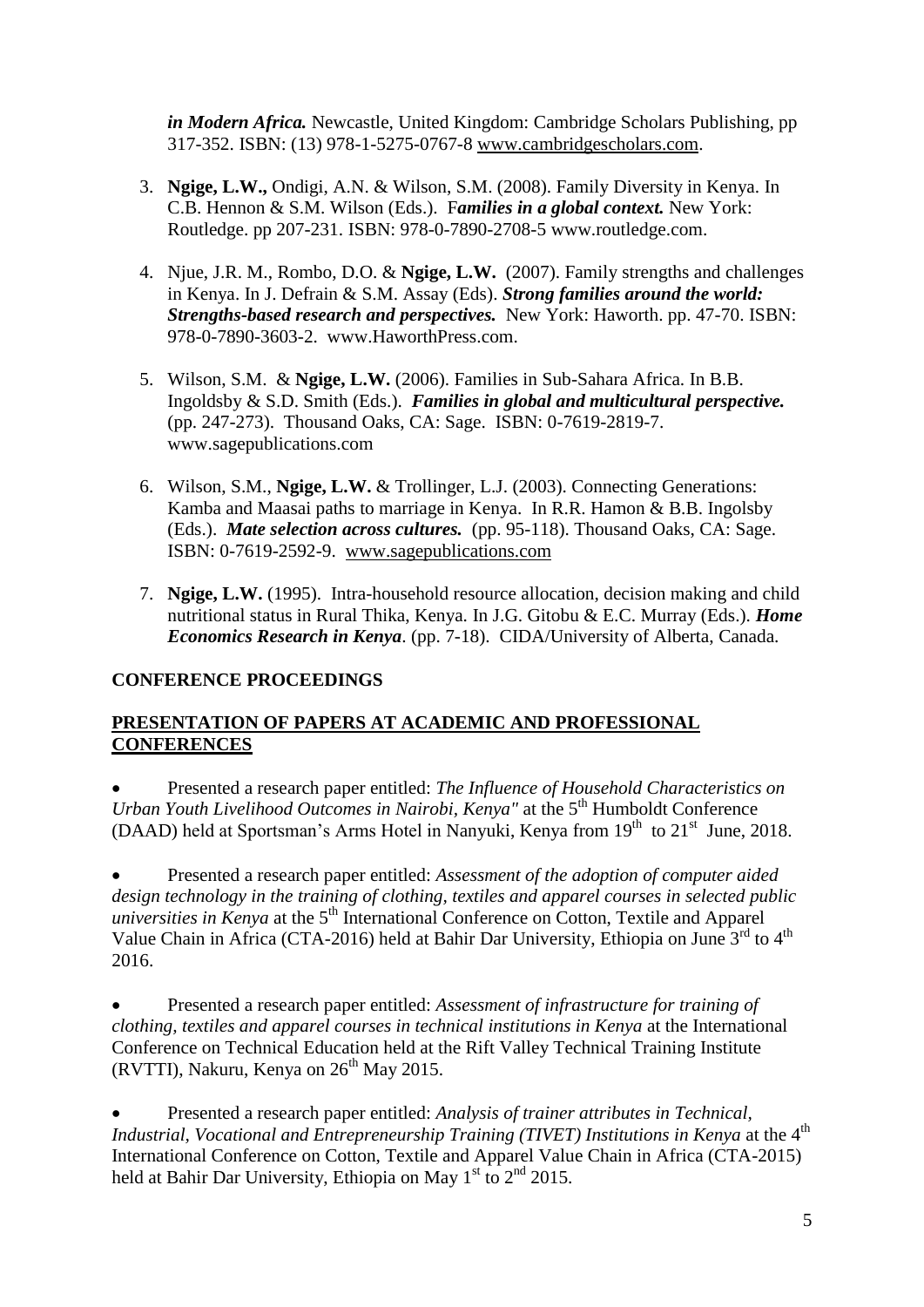Presented a research paper entitled: *ecology of caregiver involvement in early childhood emergent reading development in Kenya*. A Conference Paper Presented At The 21<sup>st</sup> International Reconceptualizing Early Childhood Education (RECE) Conference On Reclaiming The Indigenous Child, Family And Community: *Pedagogies of Place* Held At Kenyatta University Conference Centre, Nairobi, Kenya On 3<sup>rd</sup> To 7<sup>th</sup> November 2013.

 Presented a paper entitled: *factors associated with utilization of culturally relevant instructional materials by pre-primary school teachers in Kenya.* A Conference Paper Presented at The 21<sup>st</sup> International Re-conceptualizing Early Childhood Education (RECE) Conference on Reclaiming the Indigenous Child, Family and Community: Pedagogies of Place Held At Kenyatta University Conference Centre, Nairobi, Kenya On 3<sup>rd</sup> To 7<sup>th</sup> November 2013.

 Presented a paper entitled: *entrepreneurial fashion practices and marketing strategies adopted by women designers in the textile and apparel small scale industries in Nairobi, Kenya*. A research paper presented at the First International Conference on *The Arts and Indigenous Knowledge Systems in Modern Africa* held at Tshwane University of Technology, Pretoria, South Africa on  $25^{th}$  to  $27^{th}$  September 2013.

 Presented a paper entitled: propensity of entrepreneurship in indigenous knowledge systems to create jobs: a case of textiles and fashion design women entrepreneurs in the Kenyan informal sector. A research paper presented at the First International Conference on *The Arts and Indigenous Knowledge Systems in Modern Africa* held at Tshwane University of Technology, Pretoria, South Africa on  $25<sup>th</sup>$  to  $27<sup>th</sup>$  September 2013.

# **EXTERNAL RESEARCH GRANTS**

**2013-2015**: Collaborative Institutional research project entitled: *An evidence-based approach to enhancing Kenyan student training and preparation for professional practice,* by the Department of Community Resource Management of Kenyatta University and the Department of Applied Human Sciences at the University of Prince Edward Island (Canada) international academic linkage project awarded a research grant funded by International Development Research Centre (IDRC), Canada. Grant#107108-00020503-026.

**2008**: Awarded a research grant by American Society for Research on Adolescence for a research project on adolescent social competence in Kenya.

**2005:** Awarded a research grant by the Ministry of Education, Science & Technology, Directorate of Technical Education for a project entitled: Audit of equipment and mapping of technical training institutions in Kenya.

**2004**: Awarded a research grant by the American National Council of Family Relations (NCFR) for a research on War and Survival: International Perspectives on Family Resilience and Challenges in Southern Sudan.

**2004**: Awarded a research grant by the Centre for African Family Studies (CAFS) Nairobi, Kenya for the development of a Continental Plan of Action for the family in Africa.

**2000**: Awarded a research grant by UNICEF (Kenya Country Office) for the development of a UNICEF (KCO) Mission Statement.